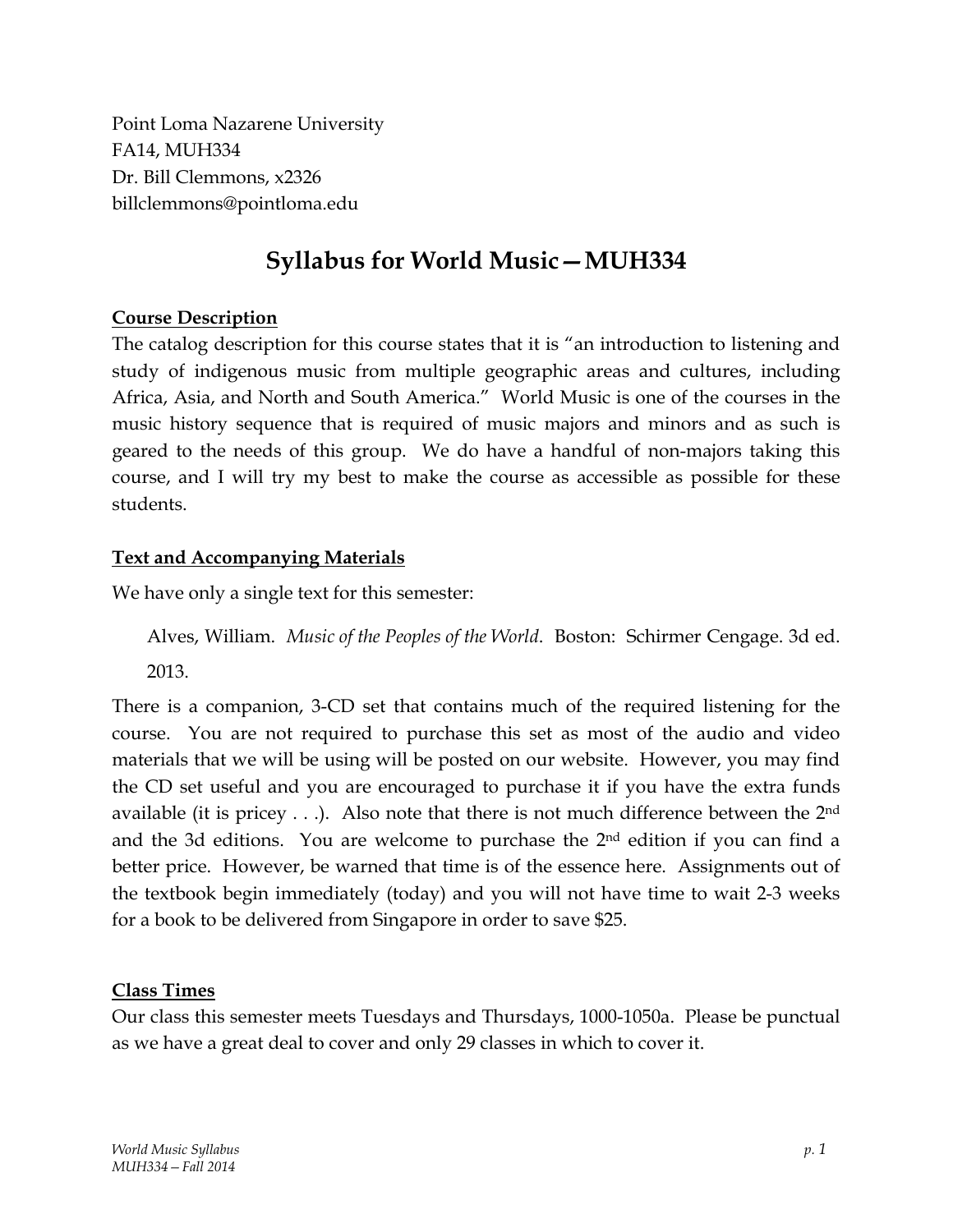## **Final Exam**

The Final Exam is scheduled for Thursday of the final exam week, 18 December at 1030a. If there is some reason that you cannot take the exam at this time you must inform me in the first four weeks of the semester. If you ask for a different exam time at the end of November I will not be obligated to assist. Please make your travel arrangements now. To aid your planning I have included a copy of the final exam schedule at the end of the syllabus. I have also sent you a meeting request for the Final Exam through the email system. You should respond and accept the meeting request.

#### **Course Objectives (What I hope to accomplish)**

- Introduce you to many (but not all) of the world's music, both the art music of the various peoples and how these traditions have informed their current popular music.
- Involve us in discussing how these various traditions have intersected with our own music through several activities including in-class discussions, listening, group work and postings on the eclass discussion boards.
- Group work and in-class presentations of composers and performers who are exploring the world's musical traditions.

## **Learning Outcomes (What I hope that you accomplish)**

- Demonstrate a familiarity with the basic terminology we use to describe nonwestern music by posting on the eclass discussion boards, performing well on unit tests and participating in classroom group work.
- Demonstrate the ability to recognize and distinguish the world's musical styles by classroom discussion, participation in classroom group projects and the aural tests.
- Demonstrate the ability to accomplish basic research in world music through group work, preparation for a meeting with a professional musician and an in-class presentation based on that field work.
- Demonstrate that you can engage the music of non-western cultures by learning to play a non-western instrument, play/sing in a non-western style and coach with an expert in that style.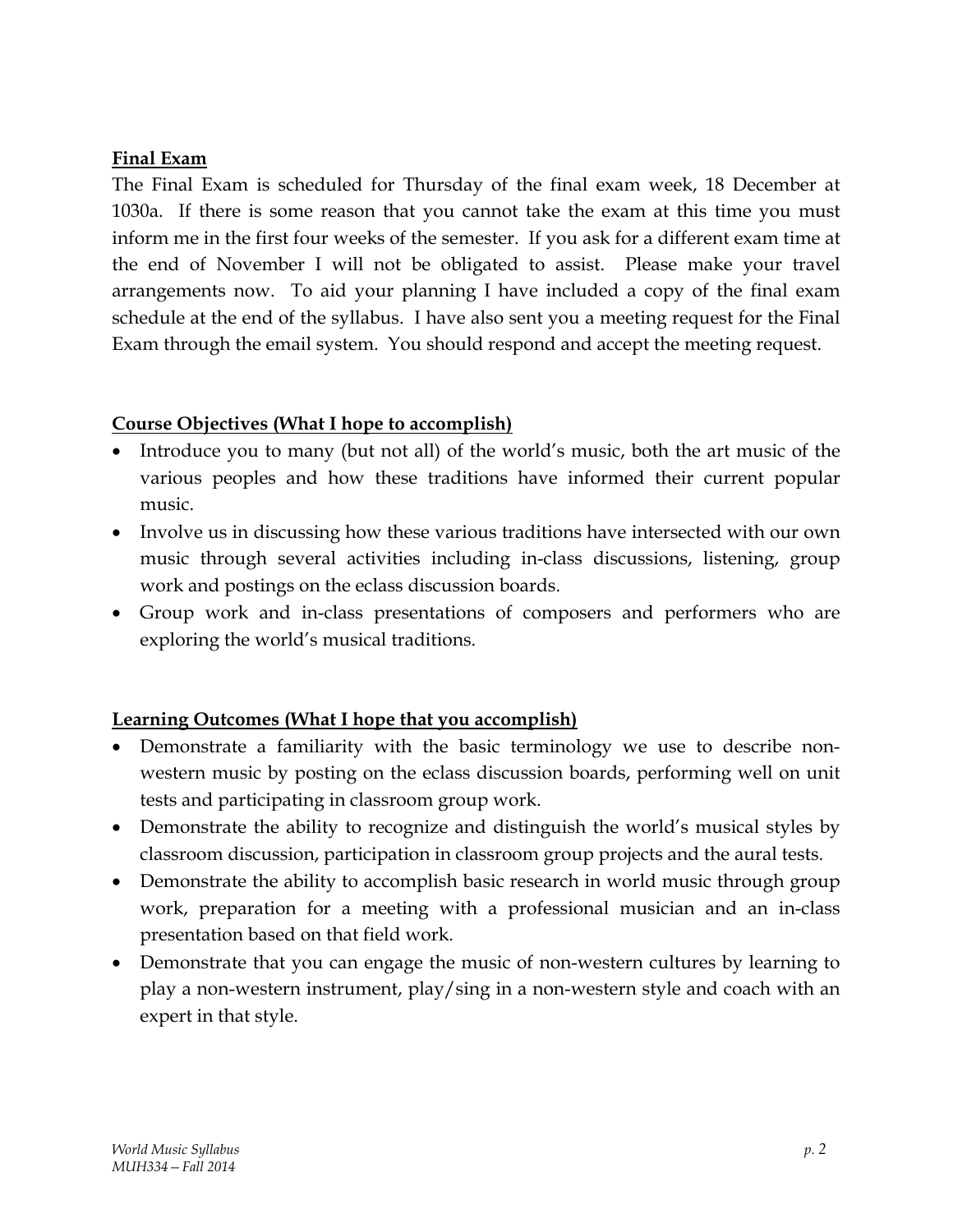## **Units and Unit Tests**

We have sixteen chapters in our text that I will group so that three or four chapters will be tested as a unit every five or six classes. All unit tests are scantron-style and include both short-answer questions and listening. The questions for the short answer section will mostly come from the online quizzes and the postings created on our class discussion board. The listening section is a mixture of the selections on the CD that accompany the chapters as well as the listening selections that we cover in class.

## **Projects, Group Work and Being Considerate**

Our class will be structured in such a way that we will spend one class discussing the contents of a chapter, usually a people group or a geographical area, followed by a class devoted to in-class, group work, researching music and musicians in this area or people group. We then follow up our class sessions by posting our work on the eClass discussion boards or with an online quiz. You should plan on one posting and one online quiz per week.

Since at least one of our classes each week is devoted to doing in-class research, I am asking that you regularly bring a web-enabled device to each class. That is, if you own a laptop, iPhone, iPad or similar device, please bring these items to class along with a set of headphones.

However, I am also asking that you refrain from distracting our class by answering email, cruising Facebook, or engaging in activities that are not directly beneficial to our class, our subject and to the other students in the class. Having direct access to the web can be a tremendous help in a class such as ours, but it also presents a potential distraction that can impede our class discussions and activities. Please be respectful of the time and investment of the students around you and avoid engaging in activities on the web during class time that present a distraction.

## **Recommended Software and Utilities**

## Google Chrome—free http://chrome.google.com

Since this class involves world music then by extension it also involves world languages. Google Chrome will automatically pop up and ask if you would like to translate pages that are not in English. Google Chrome is also the only browser currently on the market that is fully html 5 compliant. You will notice that a great deal of what is listed on our Listening List will not show up if you use Safari, Firefox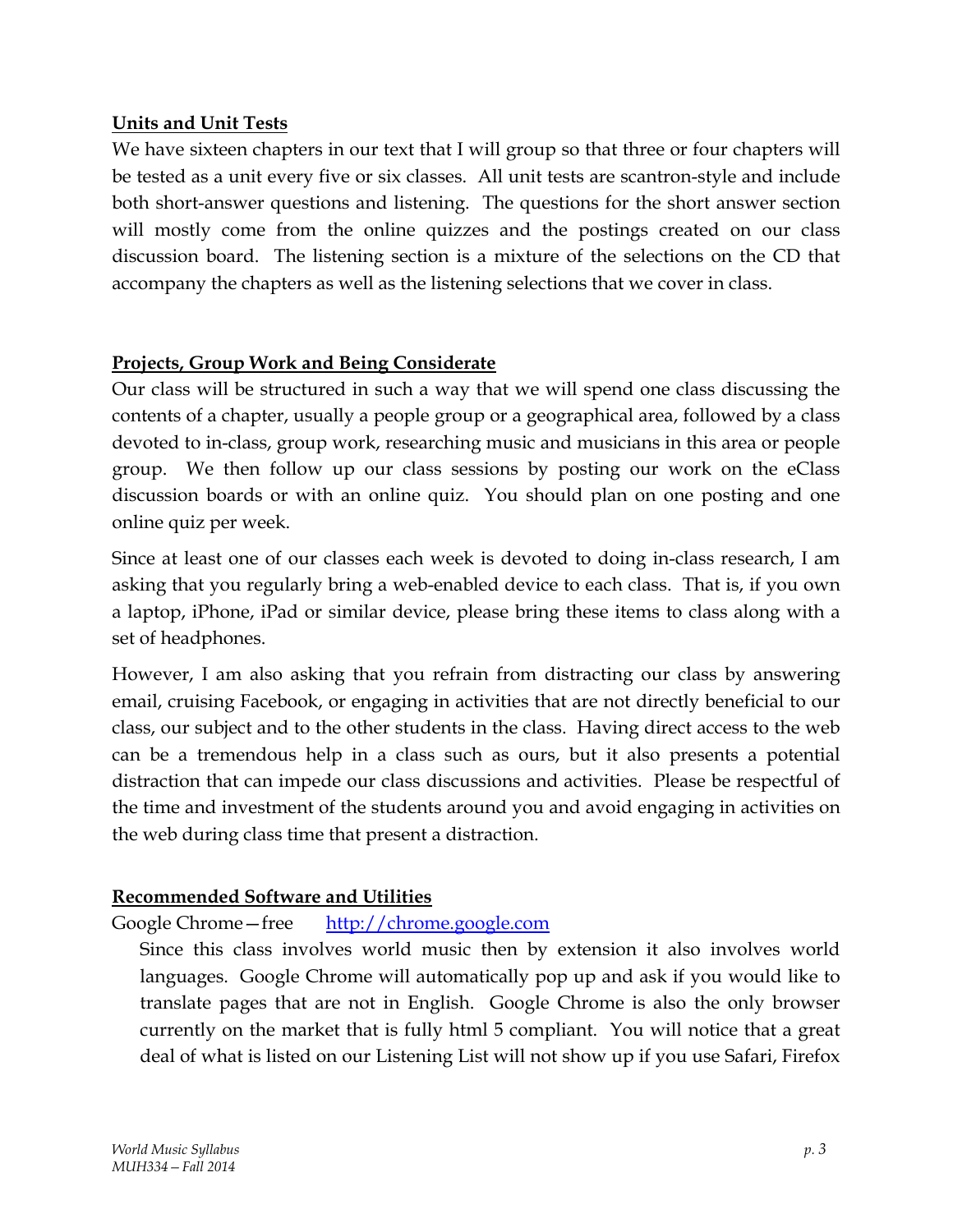or IE. Until such a time as the other browsers catch up to the current standards I would encourage you to make Chrome your default browser for the semester.

## VLC player—free http://www.videolan.org/vlc/index.html

VLC player really should be on your computer. It is a terrific utility and will allow you to play just about any type of media. It also does a good job of converting some media to other formats, although its conversion abilities are hardware dependent and therefore vary between PC and Mac.

## Quicktime—free

Quicktime 7 Pro \$30 http://www.apple.com/quicktime/extending/index.html Quicktime is a free download and should be pre-installed on your computer. Mac OS users will have Quicktime X installed and will have to install Quicktime Pro as a separate install. Quicktime Pro is the least expensive video/audio utility for all of the power that it packs. Many of the tasks that we will perform in class will use it and it is installed on all of the machines downstairs in the MuTech Lab. It is not required, but you may find it really useful.

## Hand Brake—free http://handbrake.fr/

Hand Brake is a utility that converts many audio/video sources including the ability to rip DVD's and CD's. If you want to convert an Mp2/avi file over to h.264/mp4 then this is probably the utility that you will use.

## Google Cast Extension for Chrome—free

chrome.google.com for OS X or Windows

Apple App Store for iOS

Google Play Store for Android

We will often be using Chromecast in our class to push content from our devices up to the main screen in class. As long as you are using the Chrome browser (which is available for all devices and OS's,

## Play in Quicktime Chrome Extension--free

https://chrome.google.com/webstore/detail/ddiagmhagfncfocobaicfambbajngmjn

This is a Windows-based, Google-Chrome extension that will hand off Quicktime content to the Quicktime program instead of playing it within the browser. I find that it is more elegant than playing content in the Quicktime plugin and it emulates how Quicktime behaves on the Mac.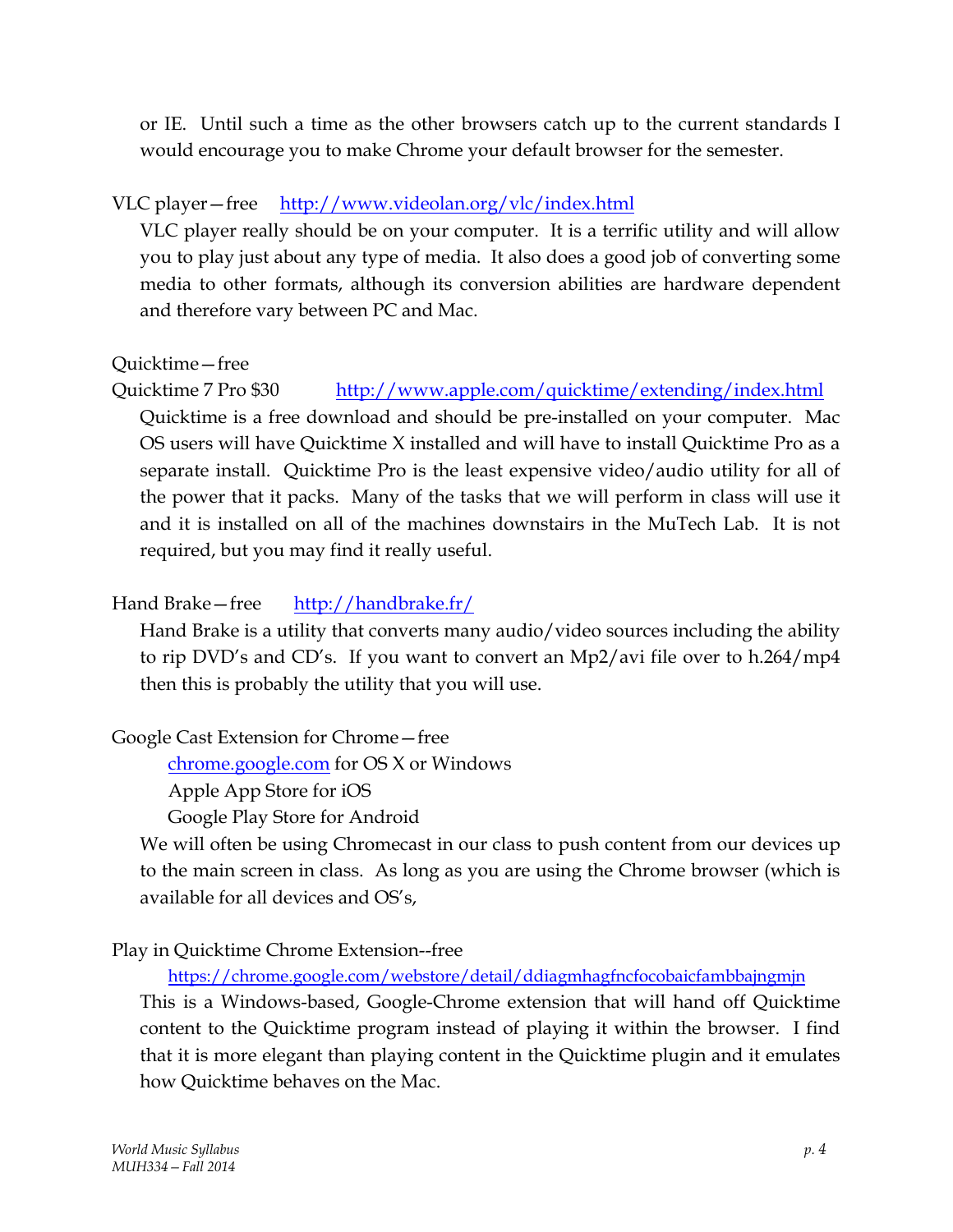#### MS Office—\$45 http://www.foundationccc.org/CollegeBuys

Much of the work that we do in class will rely on Power Point, one of the standard components in the MS Office suite. PLNU has standardized on MS Office as its preferred platform for productivity. If you are using another package (Open Office, Apple iWork, Google Docs or similar products) you may find yourself unable to read, save or participate in an activity. Also, be aware that products like Google Docs is powerful but very limited. You will, for instance, have a difficult time formatting a document well in Google Docs. MS Office is an expensive product (usually about \$100 for an academic license) and the campus has joined up with many universities in California to provide students with a low-cost license to MS products through the link above. You can purchase MS Office and MS Windows licenses for a minimal cost.

#### **Class Presentation**

A major component in this course is meeting with a professional in one of the worldmusic styles which we will be discussing. You have been assigned to a group and I have contacted four professional musicians here in the San Diego area who are expecting to meet with you during the semester. You will meet with this musician, spend about an hour and a half talking and making music, then you will assemble a presentation that you will present to the class about the work that you did. This presentation is the signature assignment for this course and is one of the portfolio items for music majors. The five ensembles are:

 Ghanaian Drumming Ensemble Arabic Takht Ensemble Persian Classical Ensemble Japanese Taiko Ensemble Balinese Gamelan

Since we have about 35 students in our class this means that each group will have about 7 students in the group. I expect all members of the group to participate, attend the session and contribute to the presentation. You will receive more information at a later date.

#### **Grading and Evaluation**

I maintain the grades for the class through our Canvas system. Hopefully, you are familiar with this system and are able to log into it. Both attendance and grades will be listed there.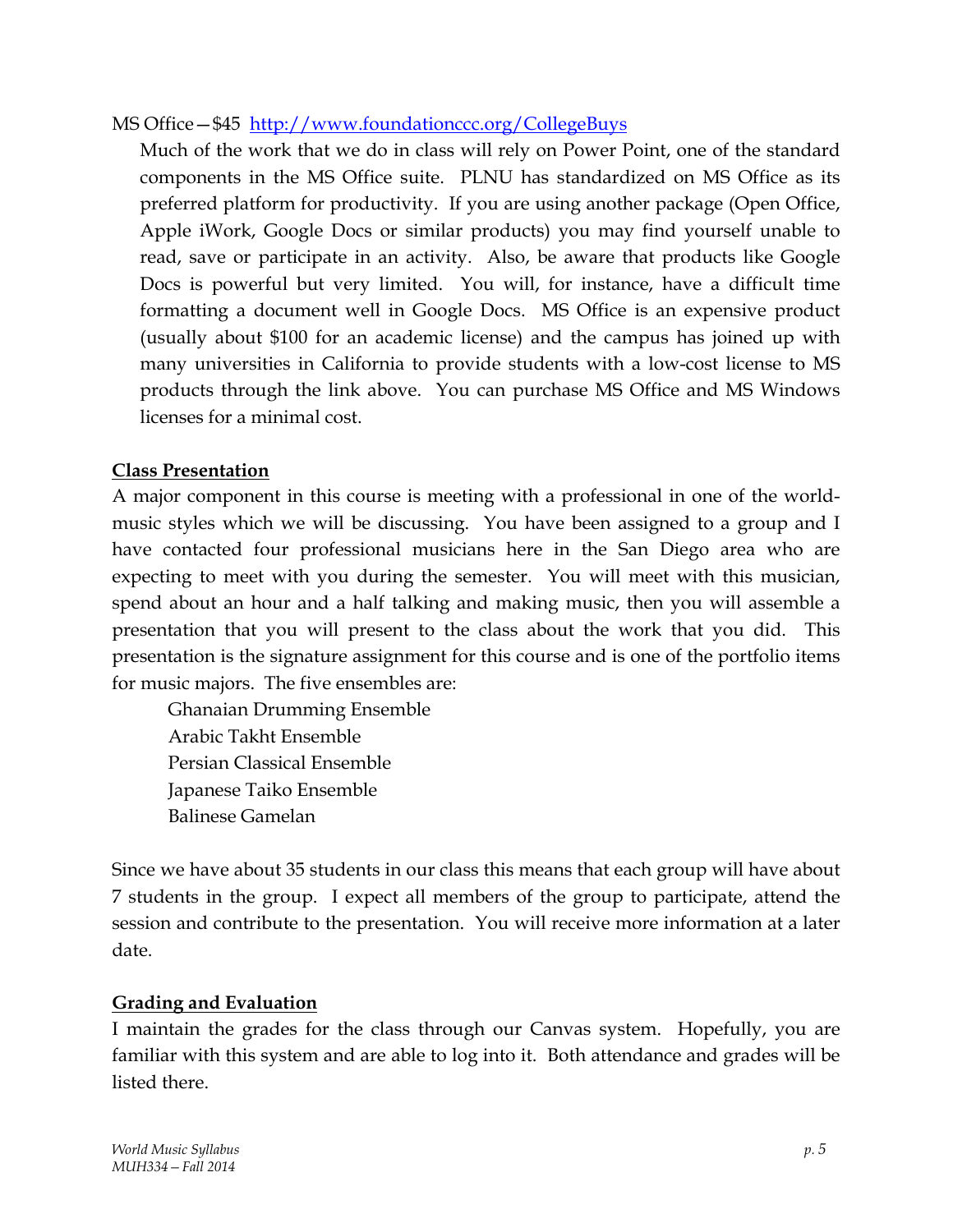| Class Discussions and postings | 10% |
|--------------------------------|-----|
| <b>Group Presentation</b>      | 15% |
| Unit Tests (4)                 | 25% |
| Online quizzes (10)            | 25% |
| Final Exam                     | 25% |

#### **Grading Scale**

The grading scale for this class is liberal and as follows:

| $100 - 93$ | $\mathsf{A}$ |
|------------|--------------|
| $92 - 90$  | $A -$        |
| $89 - 87$  | B+           |
| 86—83      | B            |
| $82 - 80$  | $B-$         |
| $79 - 77$  | C+           |
| 76—73      | C            |
| 72—70      | $C-$         |
| $69 - 67$  | $D+$         |
| 66—63      | D            |
| $62 - 60$  | D-           |
| 59 — 0     | F            |

#### **Attendance Policy**

I maintain a strict and inflexible attendance policy for this class. I take roll religiously and will keep a cumulative attendance list on the Canvas website. If you arrive late you will be listed as tardy. More than fifteen minutes late for a class is counted as an absence. Two tardies will count as an absence.

The College maintains a fairly tough stance concerning attendance: "any student whose number of absences in a class, for any reason, exceeds the equivalent of one and one half weeks of class may be de-enrolled from the class with a failing grade." This means four classes, eight tardies or any combination. Be forewarned! You will receive a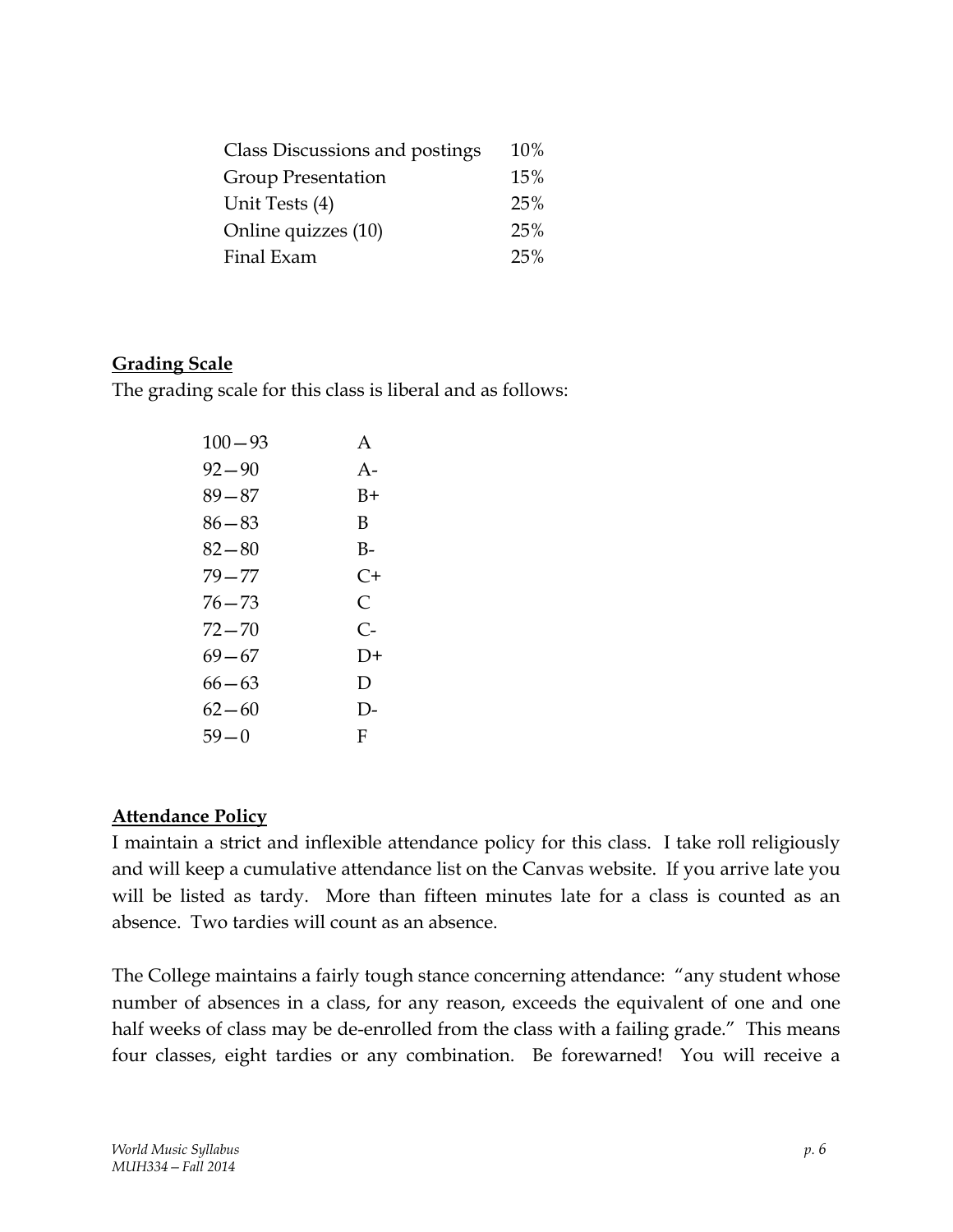warning at three absences, six tardies or any combination. I will receive a deenrollment notice at four absences, no exceptions.

These absences may be used as you see fit. If you get a great opportunity to go skiing in Vail and are caught up and doing well, then use your cuts to take advantage of the opportunity. However, if you know that you have trouble getting up in the morning, tend to stay up to 2 AM playing Halo on your dorm's intranet, or are chronically sick, make arrangements now and plan accordingly. A rule of thumb for any class is that your total absences for the semester should never be greater than the total class meetings per week and should never be concurrent. I do not make up quizzes and there will not be any late postings to Canvas. Tests missed for a valid reason can be made up if you contact me to make arrangements.

## **Listening List**

Since this class involves a great deal of music that will be unfamiliar to most of us there is, therefore, a great deal of listening involved. Most of this listening will come from the optional CD's that accompany out text. However, we will supplement our listening with popular music from other cultures in our world. These listening assignments are aggregated on our listening pages that are accessed from Canvas.

## **Academic Accommodations**

All students are expected to meet the standards for this course as set by the instructor. However, students with learning disabilities who may need accommodations should discuss options with the Academic Support Center during the first two weeks of class. The ASC will contact professors with suggested classroom needs and accommodations. Approved documentation must be on file in the ASC prior to the start of the semester.

## **Office Hours**

Office hours are posted on the bulletin board outside my office. Generally, MWF from 1100a-300p are my best times, although once per month Fridays will wind up being Bonathon times. If my office door is open you are always free to walk in and chat.

## **Academic Honesty**

The Point Loma Nazarene University community holds the highest standards of honesty and integrity in all aspects of university life. Any violation of the university's commitment is a serious affront to the very nature of Point Loma's mission and purpose. Violations of academic honesty include cheating, plagiarism, falsification, aiding academic dishonesty, and malicious interference. Any breach of this policy will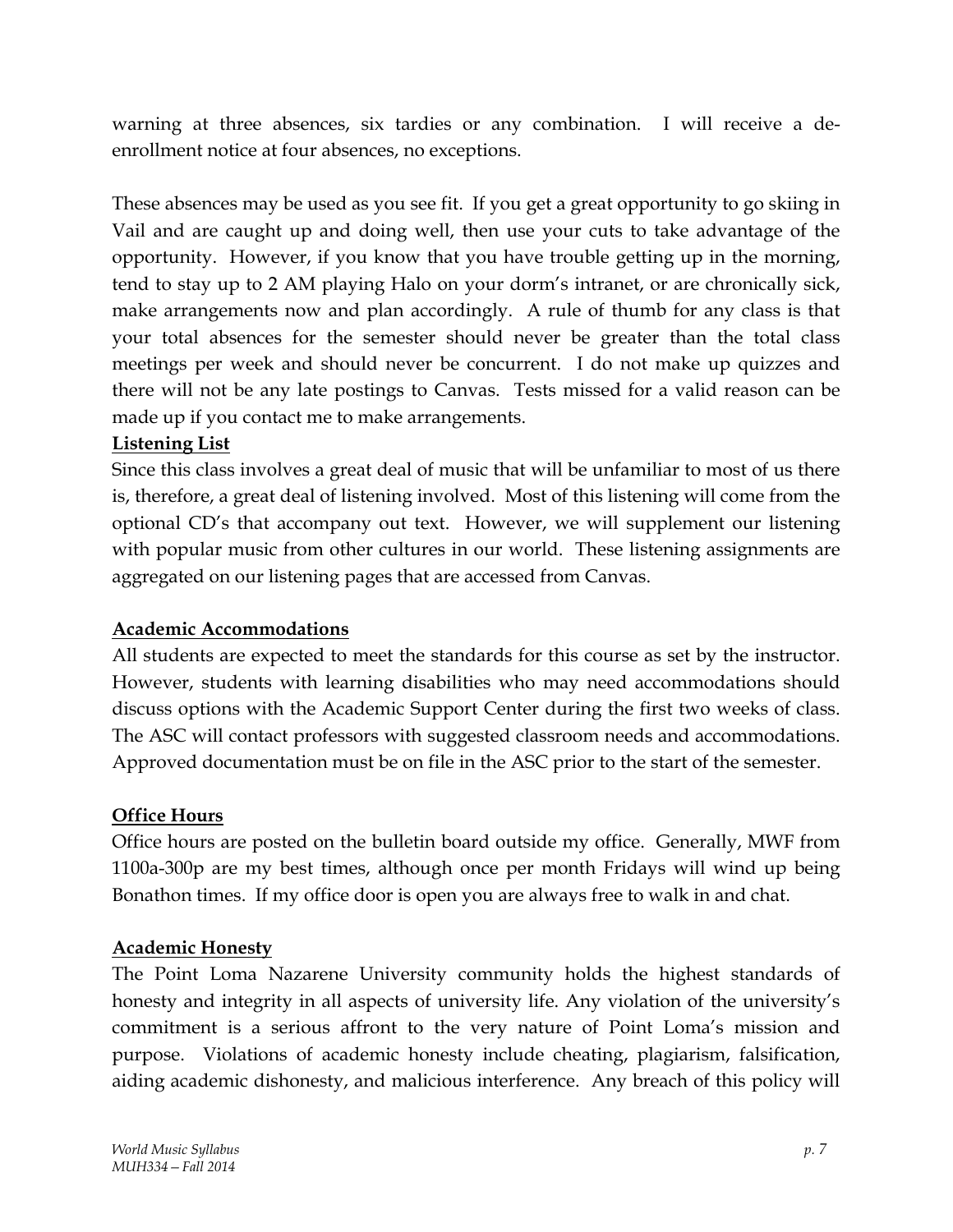result in the failure of this course. For a full statement on the University's policy please consult the University Catalog: http://catalog.pointloma.edu/

## **FERPA—Who may see your records**

The university may disclose education records to college officials with legitimate educational interests. A college official is a person employed by the university; a member of the Board of Trustees; or an individual serving on a committee, such as disciplinary or grievance committees. PLNU also includes among college officials a student appointed to an official committee or assisting another official in performing tasks. A college official has a legitimate educational interest if the information aids the official in fulfilling professional functions.

Essentially, this means that if a parent or family member calls me and asks about how you are doing in class, I am legally not allowed to discuss your work with them. The best ways of including your parents in the general progress of your academic life is to grant them access to the portal and to talk to them regularly. For a full presentation of the University's policy on FERPA consult the catalog: http://catalog.pointloma.edu/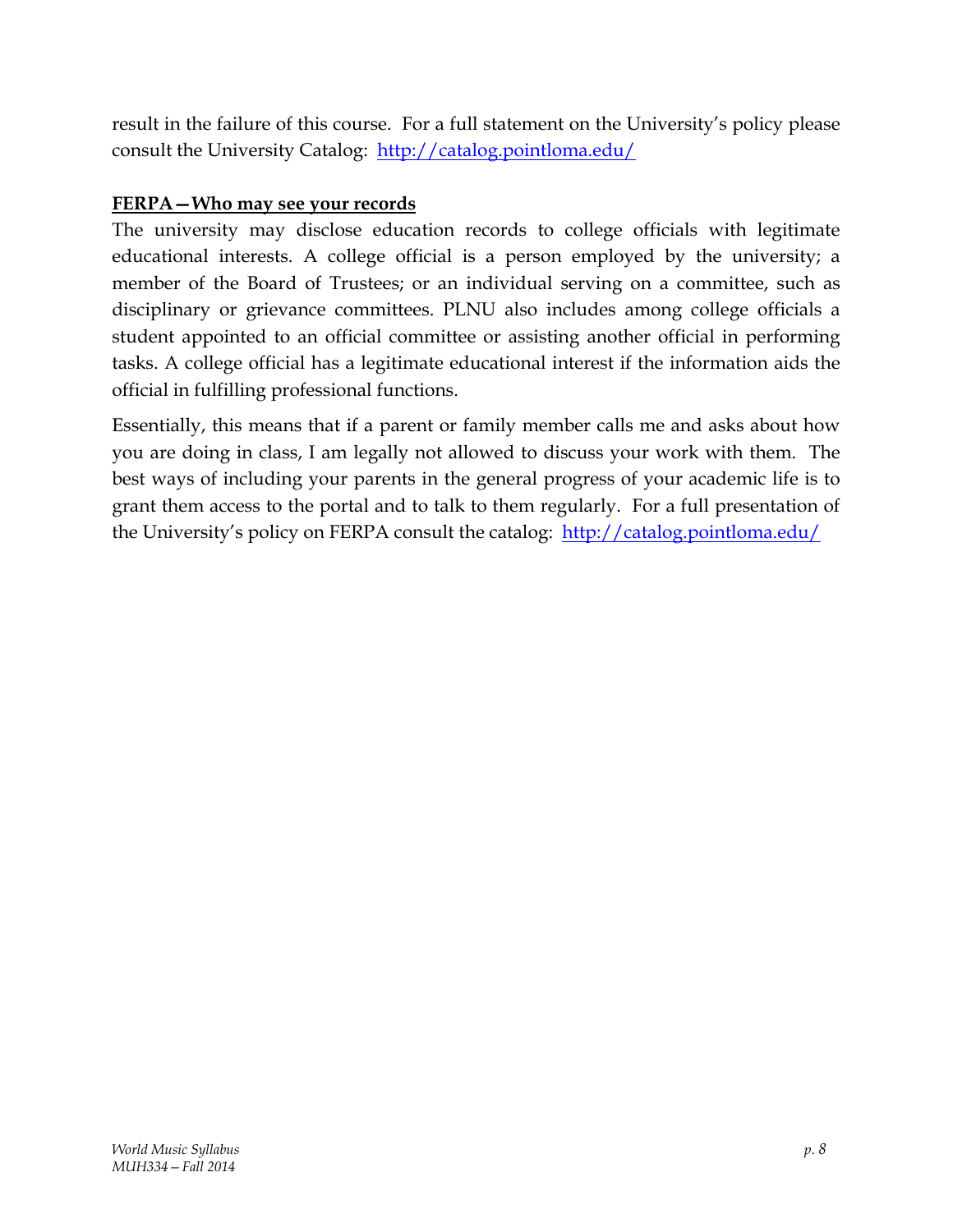## **FA14 Final Exam Schedule**

|                   | <b>Regular Class Meeting</b> | <b>Exam Day</b> | <b>Exam Time</b>     |
|-------------------|------------------------------|-----------------|----------------------|
| AII SPA 101-102   |                              | Wednesday       | 10:30-1:00 p.m.      |
| $7:25-8:20$       | MWF, MTWF, MWRF, MTWRF       | Monday          | 7:30-10:00 a.m.      |
| 7:25-8:20         | TR                           | Tuesdav         | 7:30-10:00 a.m.      |
| 7:25-9:10         | <b>TR</b>                    | Tuesday         | 7:30-10:00 a.m.      |
| 8:00-9:15         | <b>TR</b>                    | Tuesday         | 7:30-10:00 a.m.      |
| 8:30-9:25         | MWF, MTWF, MWRF, MTWRF       | Wednesdav       | 7:30-10:00 a.m.      |
| 8:30-9:35         | MWF, MTWF, MWRF, MTWRF       | Wednesdav       | 7:30-10:00 a.m.      |
| 8:30-9:25/9:40    | TR                           | Thursdav        | 7:30-10:00 a.m.      |
| 0.30-TU:45        | <b>TR</b>                    | Thursday        | 10:30 a.m.-1:00 p.m. |
| 10:00-10:50       | TR                           | Thursday        | 10:30 a.m.-1:00 p.m. |
| $10:00 - 11.45$   | <b>TR</b>                    | Thursday        | 10:30 a.m. 1:00 p.m. |
| 10:55-12:05       | MWF, MTWF, MWRF, MTWRF       | Friday          | 10:30 a.m.-1:00 p.m. |
| 11:00-11:55       | MWF, MTWF, MWRF, MTWRF       | Friday          | 10:30 a.m.-1:00 p.m. |
| 11:00-11:55/12:10 | TR                           | Tuesday         | 10:30 a.m.-1:00 p.m. |
| 11:00-12:15       | TR                           | Tuesday         | 10:30 a.m.-1:00 p.m. |
| 12:15-1:10        | MWF, MTWF, MWRF, MTWRF       | Monday          | 10:30 a.m.-1:00 p.m. |
| 12:15-1:20        | MWF, MTWF, MWRF, MTWRF       | Monday          | 10:30 a.m.-1:00 p.m. |
| 12:30-1:20        | <b>TR</b>                    | Tuesday         | 1:30-4:00 p.m.       |
| 12:30-2:15/2:25   | <b>TR</b>                    | Tuesday         | 1:30-4:00 p.m.       |
| $1:30-2:25$       | MWF, MTWF, MWRF, MTWRF       | Mondav          | $1:30-4:00$ p.m.     |
| 1:30-2:35         | MWF, MTWF, MWRF, MTWRF       | Monday          | 1:30-4:00 p.m.       |
| 1:30-2:25         | <b>TR</b>                    | Thursday        | 1:30-4:00 p.m.       |
| $1:30-2:45$       | <b>TR</b>                    | Thursday        | 1:30-4:00 p.m.       |
| 2:55-3:50         | MWF, MTWF, MWRF, MTWRF       | Friday          | 1:30-4:00 p.m.       |
| $2:45-3:55$       | MWF, MTWF, MWRF, MTWRF       | Friday          | 1:30-4:00 p.m.       |
| $2:55-3:50$       | <b>TR</b>                    | Tuesday         | 4:30-7:00 p.m.       |
| $3:00 - 4:15$     | <b>TR</b>                    | Tuesday         | 4:30-7:00 p.m.       |
| $3:00 - 4:45$     | <b>TR</b>                    | Tuesday         | 4:30-7:00 p.m.       |
| 4:00-4:55         | MWF, MTWF, MWRF, MTWRF       | Wednesday       | 4:30-7:00 p.m.       |
| 4:05-5:15         | MWF, MTWF, MWRF, MTWRF       | Wednesdav       | 4:30-7:00 p.m.       |
| 4:00-4:55         | TR                           | Thursday        | 4:30-7:00 p.m.       |